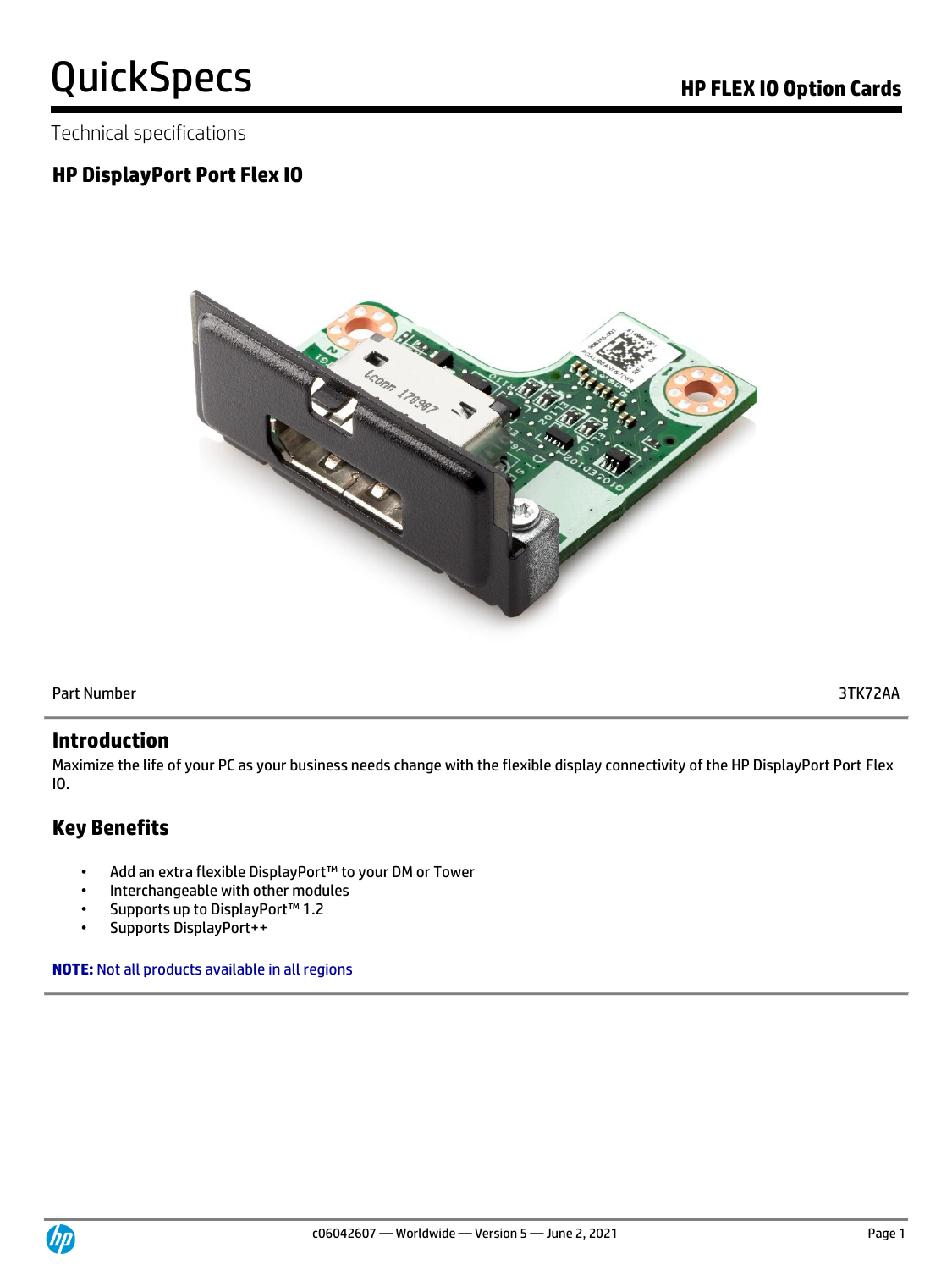# Technical specifications

# **Technical Specifications**

| $1.55 \times 1.5 \times 0.68$ in (3.94 x 3.82 x 1.72 cm) |
|----------------------------------------------------------|
| 19.23 x 12.2 x 11.41 in (49 x 31 x 29 cm)                |
| .02 lb (10 ar)                                           |
| 11.9 lb (5.4 kg)                                         |
|                                                          |

# **Compatibility**

HP EliteDesk 800 G4 TWR, HP EliteDesk 800 G4 SFF, HP EliteDesk 800 G4 DM, HP EliteDesk 705 G4 DM, HP EliteDesk 705 G4 MT, HP EliteDesk 705 G4 SFF, HP ProDesk 600 G4 MT, HP ProDesk 600 G4 SFF, HP ProDesk 600 G4 DM, HP ProDesk 400 G5 MT, HP ProDesk 400 G4 DM, HP ProDesk 400 G5 SFF Only one FLEX IO module can be used at a time

#### **What Is In The Box**

HP DisplayPort Port Flex IO card

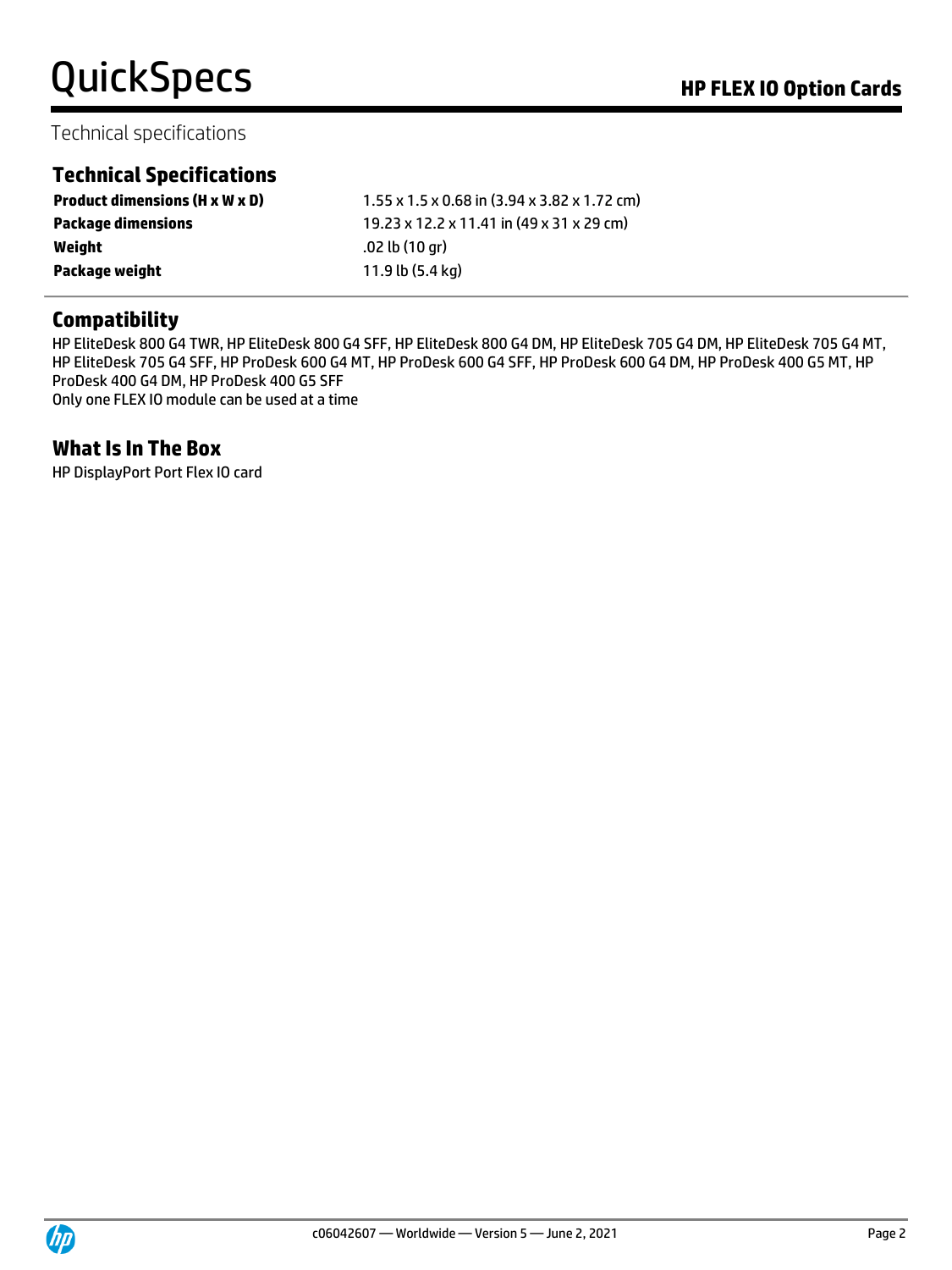Technical specifications

# **HP HDMI Port Flex IO (400/600/800)**



Part Number 3TK74AA

#### **Introduction**

Maximize the life of your PC as your business needs change with the flexible display connectivity of the HP HDMI Port Flex IO (400/600/800).

# **Key Benefits**

- Add an extra flexible HDMI IO to your DM and Tower
- Interchangeable with other modules
- Supports HDMI 2.0a w/HDR + HDCP 2.2

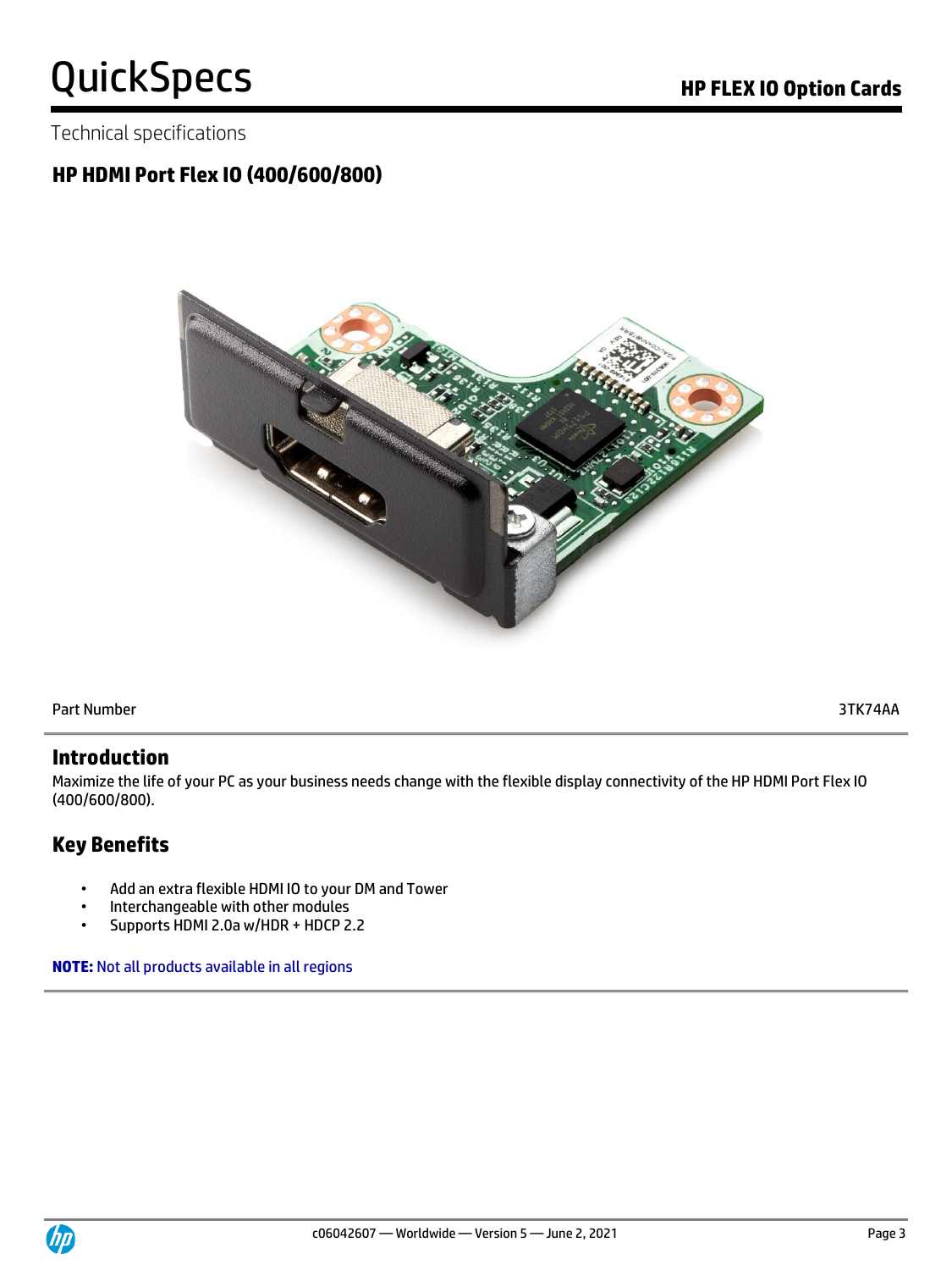#### Technical specifications

### **Technical specifications**

**Product weight** .02 lb (10 gr) **Package weight** 5.47 lb (2.48 kg) **Compatible operating systems** Windows 10, Windows 8

**Product dimensions (H x W x D)** 1.55 x 1.5 x 0.77 in (3.94 x 3.82 x 1.95 cm) **Package dimensions** 19.48 x 12.79 x 11.53 in (49.5 x 32.5 x 29.3 cm) **System requirements, minimum** CPU: AMD AM4 A6-9500E 3.0 GHz or higher; RAM: 4 GB or higher; HDD: 128 GB or more of available space; Interface: 60 pin board to board connector ( DP 1.3)

# **Compatibility**

HP EliteDesk 800 G4 TWR, HP EliteDesk 800 G4 SFF, HP EliteDesk 800 G4 DM, HP ProDesk 600 G4 MT, HP ProDesk 600 G4 SFF, HP ProDesk 600 G4 DM, HP ProDesk 400 G5 MT, HP ProDesk 400 G4 DM, HP ProDesk 400 G5 SFF Only one FLEX IO module can be used at a time.

### **What Is In The Box**

HP HDMI Port Flex IO card

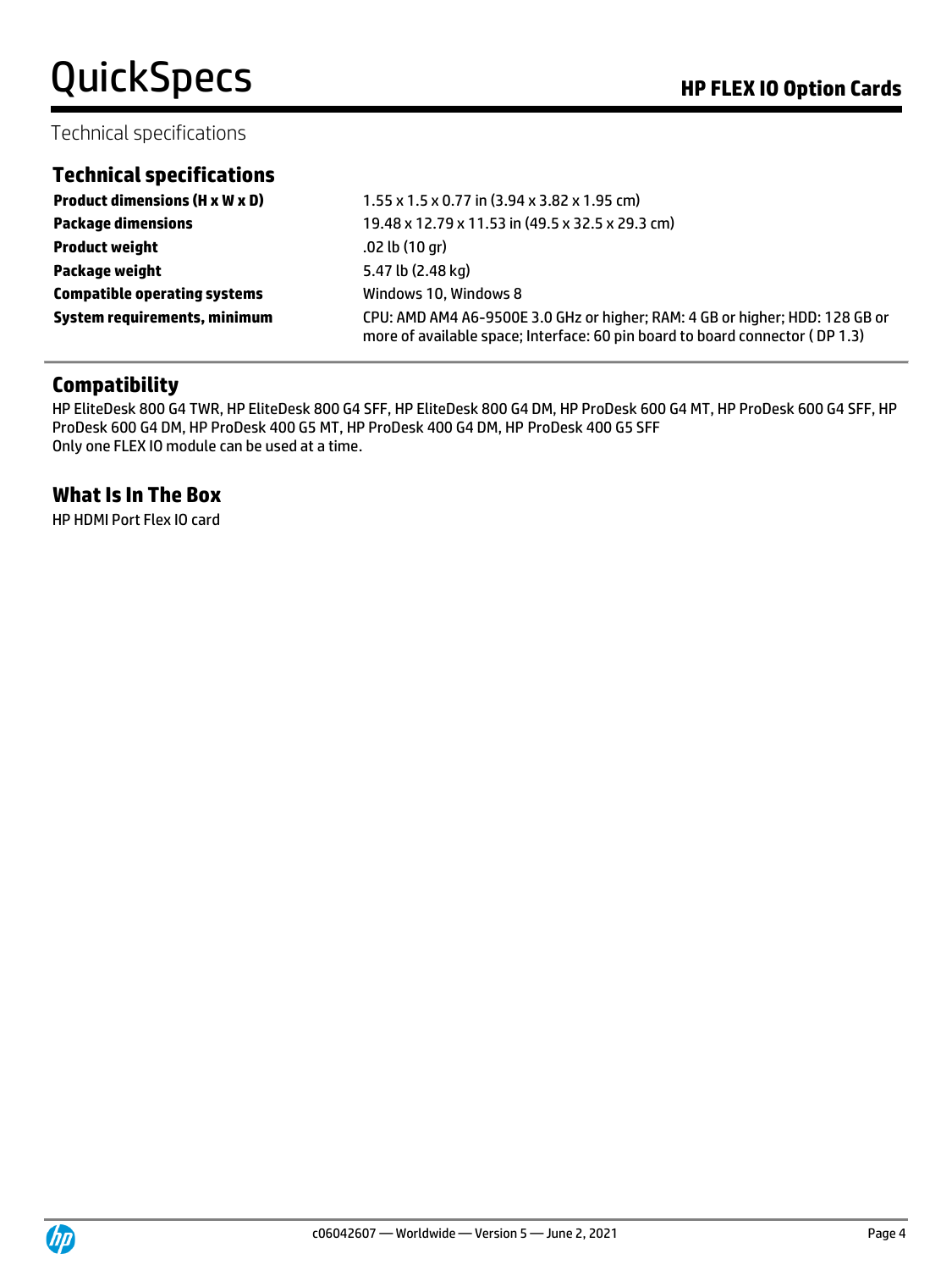Technical specifications

# **HP HDMI Port Flex IO (705)**



Part Number 3TK75AA

### **Introduction**

Maximize the life of your PC as your business needs change with the flexible display connectivity of the HP HDMI Port Flex IO (705).

# **Key Benefits**

- Add an extra flexible HDMI IO to your DM and Tower
- Interchangeable with other modules
- Supports HDMI 1.4 + HDCP 2.2 (HDR not supported on Bristol Ridge and Raven Ridge)

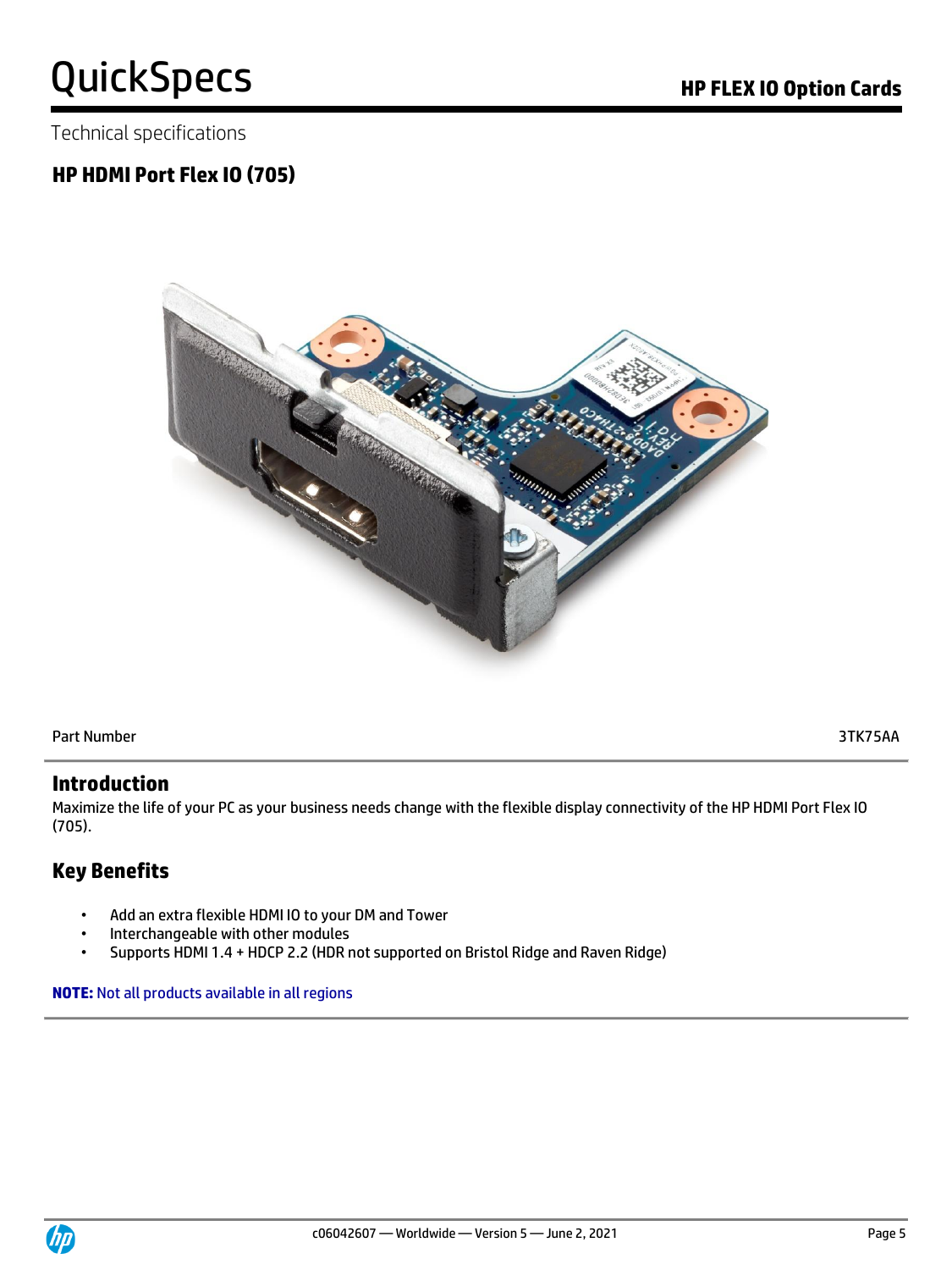### Technical specifications

# **Technical Specifications**

**Product dimensions (H x W x D)** 1.55 x 1.5 x 0.68 in (3.94 x 3.82 x 1.72 cm) **Package dimensions** 19.48 x 12.79 x 11.53 in (49.5 x 32.5 x 29.3 cm) **Product weight** .02 lb (10 gr) **Package weight** 11.9 lb (5.4 kg)

# **Compatibility**

HP EliteDesk 705 G4 DM, HP EliteDesk 705 G4 MT, HP EliteDesk 705 G4 SFF

• Only one FLEX IO module can be used at a time

### **What Is In The Box**

HP HDMI Port Flex IO Card

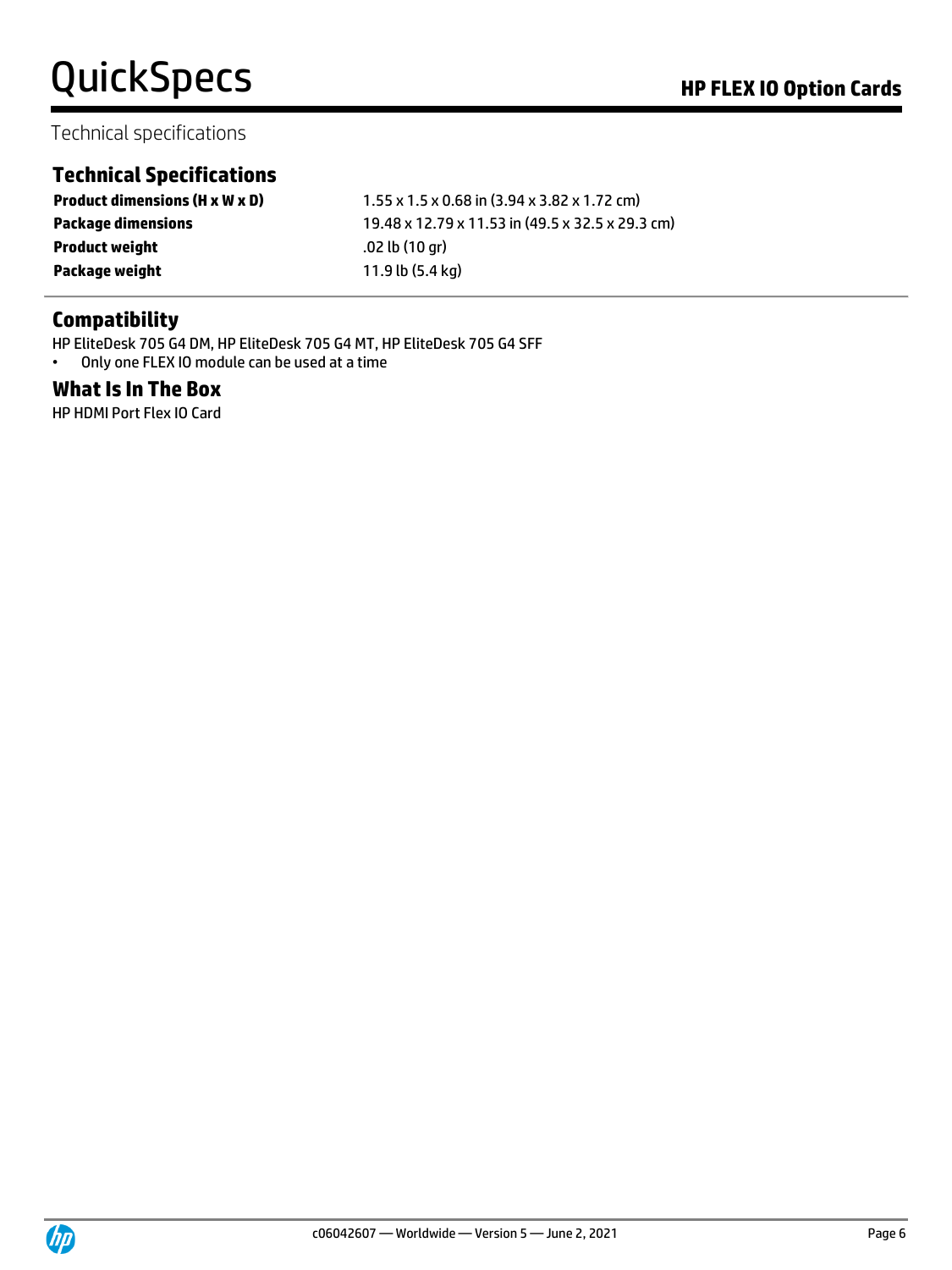Technical specifications

# **HP VGA Port Flex IO**



Part Number 3TK80AA

#### **Introduction**

Maximize the life of your PC as your business needs change with the flexible display connectivity of the HP VGA Port Flex IO.

# **Key Benefits**

- Add an extra flexible VGA Port IO to your DM and Tower
- Interchangeable with other modules

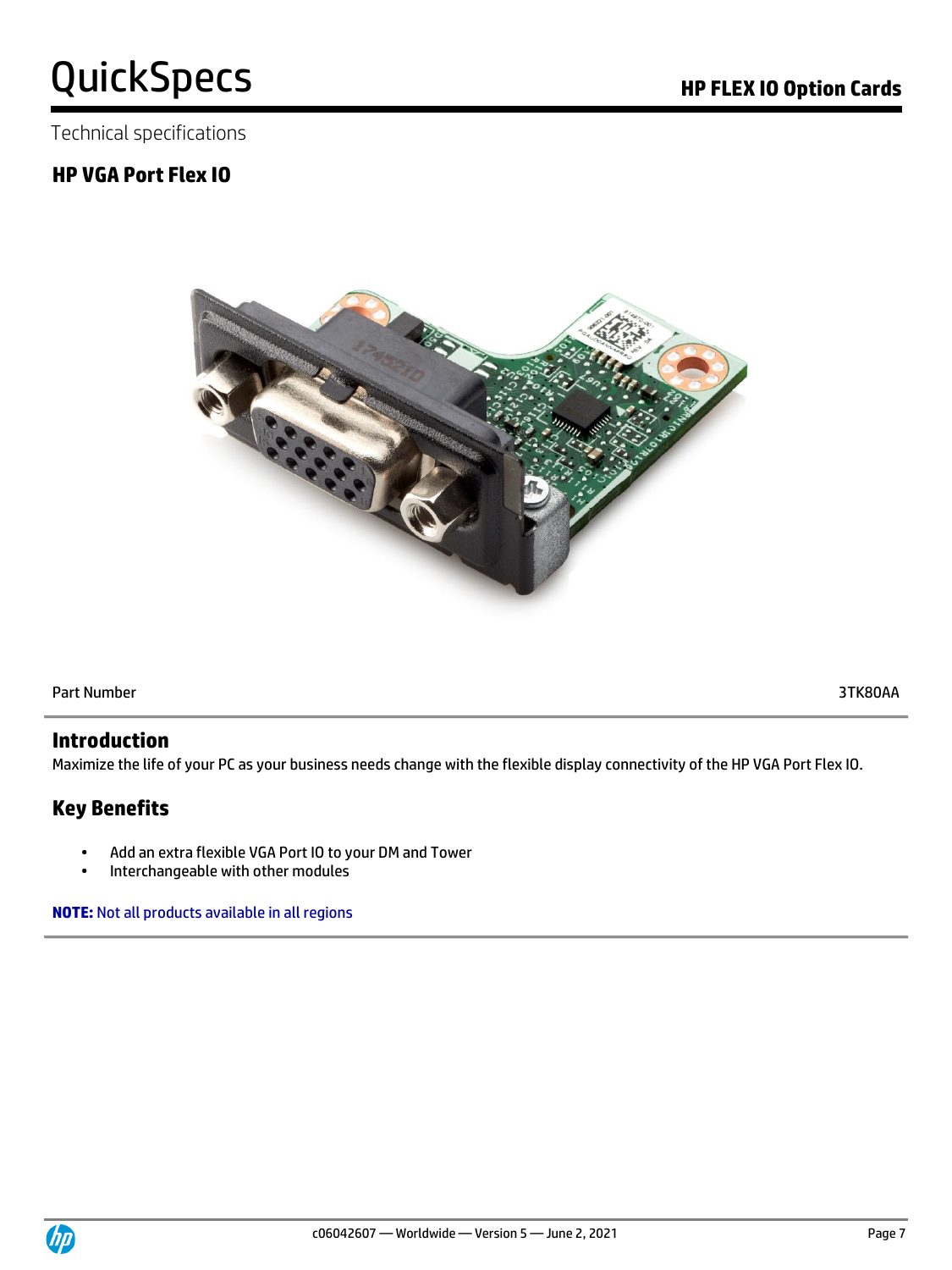# Technical specifications

# **Technical specifications**

| <b>Product dimensions (H x W x D)</b> | 19.29 x 12.2 x 11.41 in(49 x 31 x 29 cm)         |
|---------------------------------------|--------------------------------------------------|
| <b>Package dimensions</b>             | 19.48 x 12.79 x 11.53 in (49.5 x 32.5 x 29.3 cm) |
| Weight                                | $0.03$ lb $(15q)$                                |
| Package weight                        | 15.43 lb (7 kg)                                  |
| <b>Warranty Features</b>              | One year limited hardware warranty               |

### **Compatibility**

HP EliteDesk 800 G4 TWR, HP EliteDesk 800 G4 SFF, HP EliteDesk 800 G4 DM, HP EliteDesk 705 G4 DM, HP EliteDesk 705 G4 MT, HP EliteDesk 705 G4 SFF, HP ProDesk 600 G4 MT, HP ProDesk 600 G4 SFF, HP ProDesk 600 G4 DM, HP ProDesk 400 G5 MT, HP ProDesk 400 G4 DM, HP ProDesk 400 G5 SFF

• Only one FLEX IO module can be used at a time

### **What Is In The Box**

HP VGA Port Flex IO Card

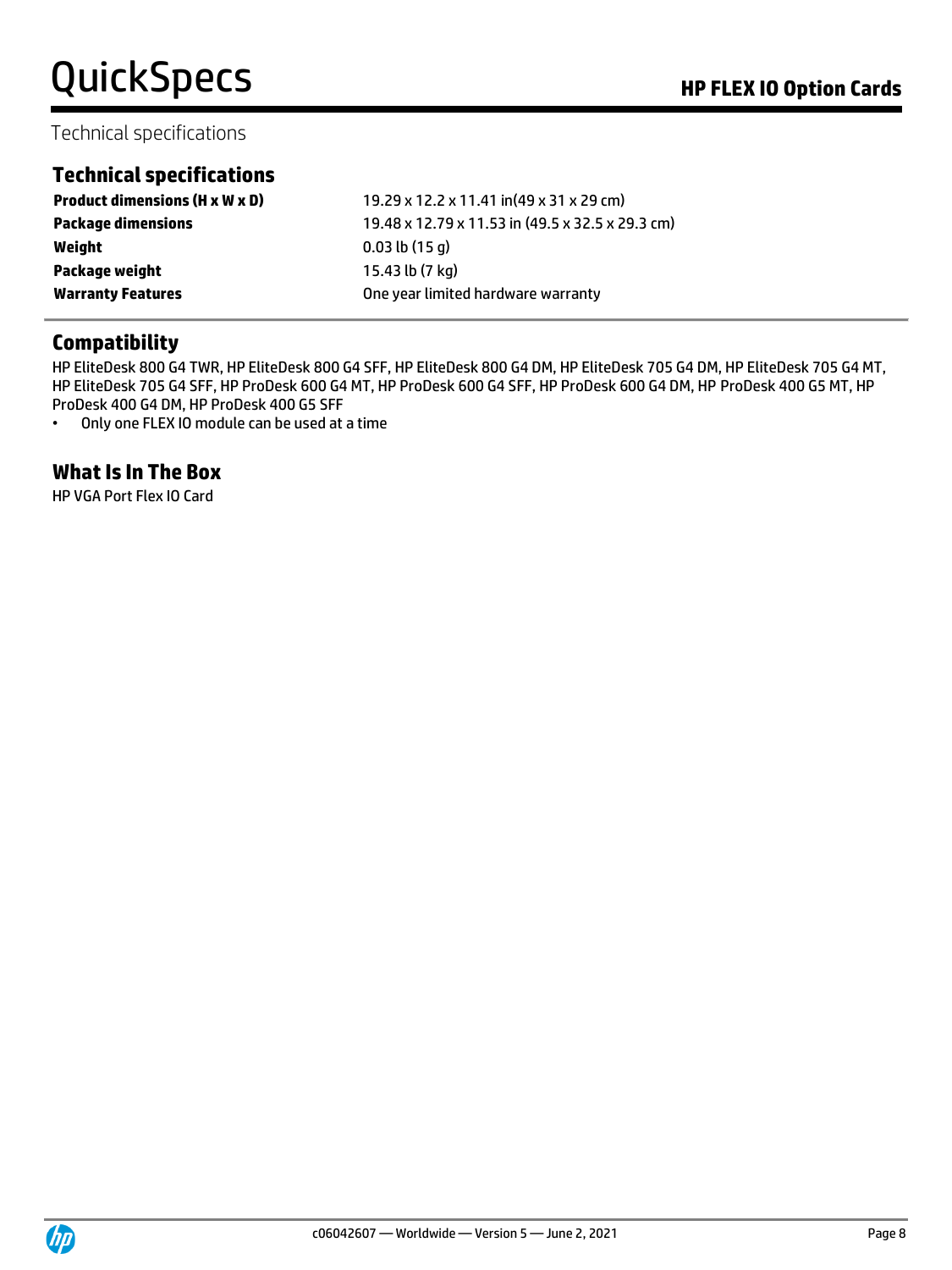Technical specifications

# **HP Type-C USB 3.1 Gen2 Port Flex IO**



Part Number 3TK78AA

#### **Introduction**

Maximize the life of your PC as your business needs change with the flexible connectivity of the HP Type-C USB 3.1 Gen2 Port Flex IO, which supports ultra-fast transfer speeds compared to USB 3.1 Gen 1.

# **Key Benefits**

- Add an extra flexible Type-C USB 3.1 Gen2 IO to your DM and Tower
- Transfer speed up to 10Gbps
- Interchangeable with other modules
- Support up to 15w out (5V, 3A)
- Support up to DisplayPort™ 1.4

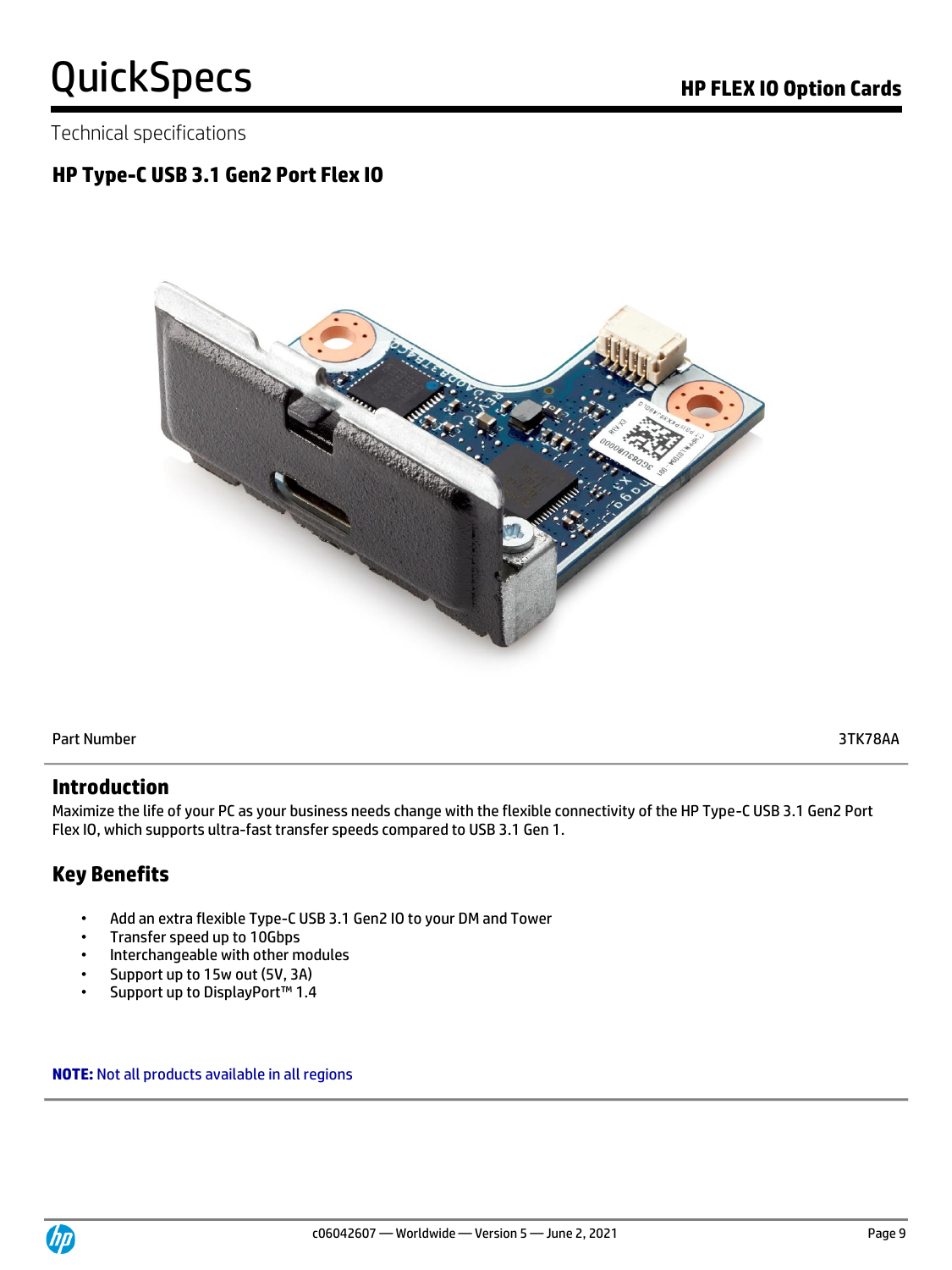### Technical specifications

|  | <b>Technical specifications</b> |  |  |  |
|--|---------------------------------|--|--|--|
|  |                                 |  |  |  |

| <b>Product dimensions (H x W x D)</b> | $1.55 \times 1.5 \times 0.77$ in (3.94 x 3.82 x 1.95 cm)                                                                                                                                  |
|---------------------------------------|-------------------------------------------------------------------------------------------------------------------------------------------------------------------------------------------|
| <b>Package dimensions</b>             | 19.48 x 12.79 x 11.53 in (49.5 x 32.5 x 29.3 cm)                                                                                                                                          |
| Weight                                | $0.02$ lb $(9q)$                                                                                                                                                                          |
| <b>Package weight</b>                 | 5.47 lb (2.48 kg)                                                                                                                                                                         |
| <b>Compatible operating systems</b>   | Windows 10, Windows 8                                                                                                                                                                     |
| <b>System Requirements, Minimum</b>   | CPU: Intel® i3 or higher, AMD AM4 A6-9500E 3.0 GHz or higher; RAM: 4 GB or<br>higher; HDD: 128 GB or more of available space; Interface: 60 pin board to board<br>connector (DP & USB3.1) |
| <b>Warranty Features</b>              | One year limited hardware warranty                                                                                                                                                        |

# **Compatibility**

HP EliteDesk 800 G4 TWR, HP EliteDesk 800 G4 SFF, HP EliteDesk 800 G4 DM, HP EliteDesk 705 G4 DM, HP EliteDesk 705 G4 MT, HP EliteDesk 705 G4 SFF, HP ProDesk 600 G4 MT, HP ProDesk 600 G4 SFF, HP ProDesk 600 G4 DM, HP ProDesk 400 G5 MT, HP ProDesk 400 G4 DM, HP ProDesk 400 G5 SFF

• Only one FLEX IO module can be used at a time

#### **What Is In The Box**

HP Type-C USB 3.1 Gen2 Port Flex IO card

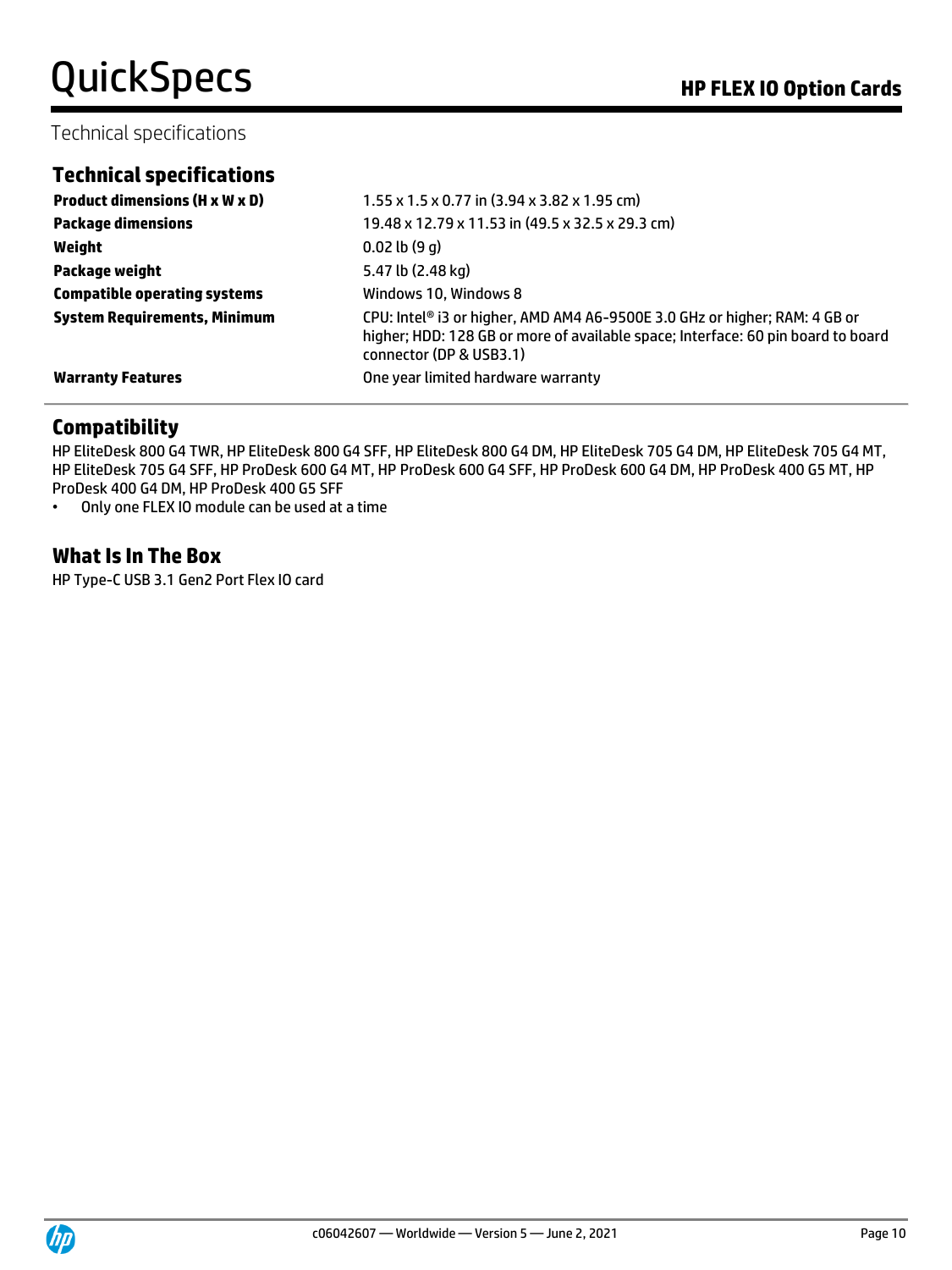Technical specifications

# **HP Type-C USB 3.1 Gen2 Port with PD Flex IO**



Part Number 3TK79AA

### **Introduction**

Maximize the life of your PC as your business needs change with the flexible connectivity of the HP Type-C USB 3.1 Gen2 Port with PD FlexIO, which supports ultra-fast transfer speeds compared to USB 3.1 Gen 1 and transmits data and power through one cable.

# **Key Benefits**

- Add an extra flexible Type-C USB 3.1 Gen2 IO to your DM and Tower
- Transfer speed up to 10Gbps
- Interchangeable with other modules
- Support up to 15W out (5V, 3A)
- Support up to 60W in (20V, 3A)
- Support up to DisplayPort™ 1.4

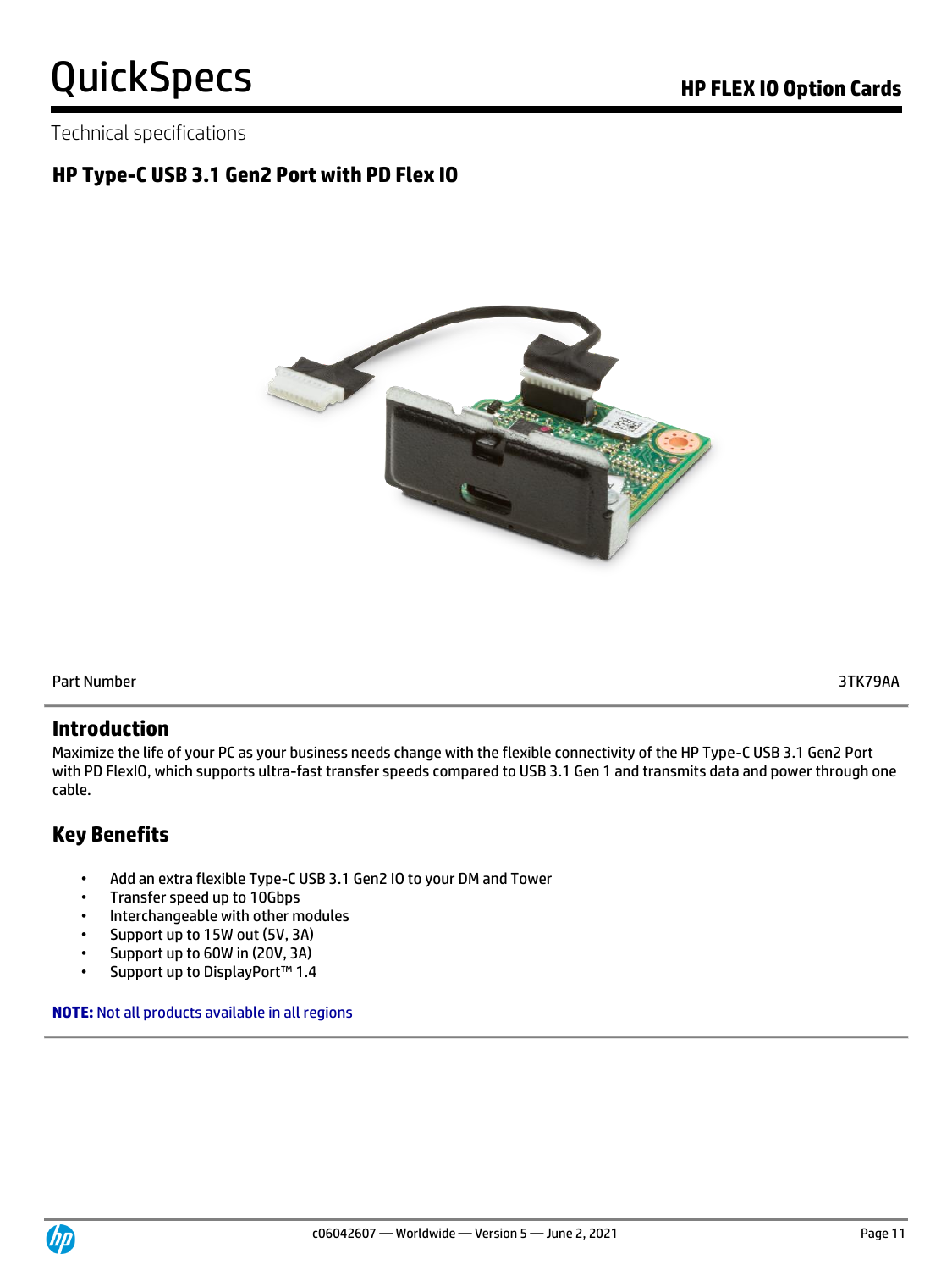### Technical specifications

## **Technical specifications**

**Weight** 0.02 lb (11 g) **Package weight** 5.47 lb (2.48 kg) **Compatible operating systems Windows 10, Windows 8** 

**Product dimensions (H x W x D)**  $1.55 \times 1.5 \times 0.77$  in (3.94 x 3.82 x 1.95 cm) **Package dimensions** 19.48 x 12.79 x 11.53 in (49.5 x 32.5 x 29.3 cm) **System Requirements, Minimum** CPU: Intel® i3 or higher or higher; RAM: 4 GB or higher; HDD: 128 GB or more of available space; Interface: 60 pin board to board connector (USB2.0 & USB3.1 Gen 2) **Warranty Features Warranty Features One year limited hardware warranty** 

### **Compatibility**

HP EliteDesk 800 G4 DM (35W) • Only one FLEX IO module can be used at a time

#### **What Is In The Box**

HP Type-C USB 3.1 Gen2 Port with PD Flex IO card

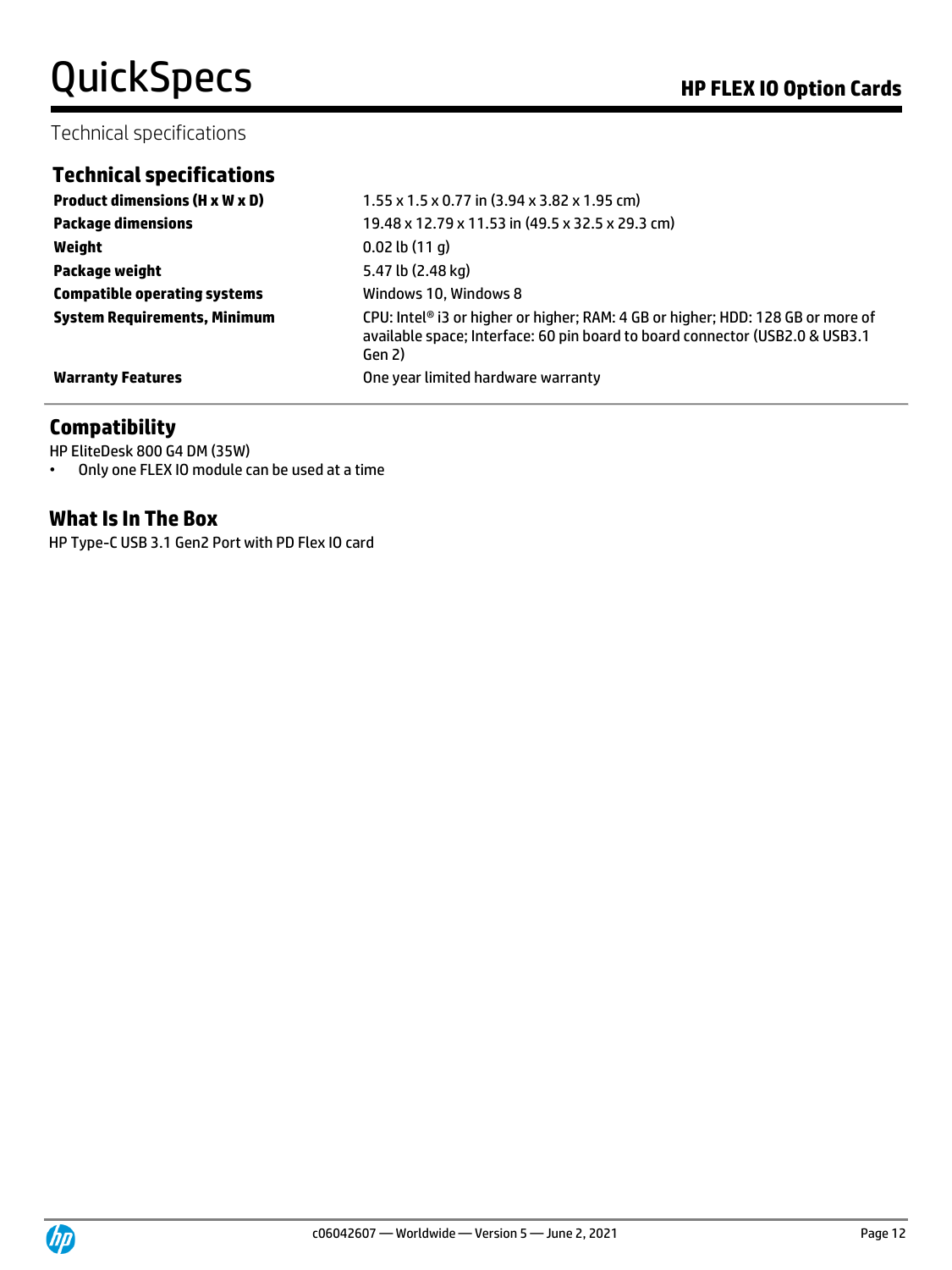Technical specifications

# **HP Thunderbolt 3.0 Port Flex IO**



Part Number 3TK77AA

#### **Introduction**

Maximize the life of your PC as your business needs change with the flexible connectivity of the HP Thunderbolt 3.0 Port Flex IO, which supports ultra-fast file backup, editing, and sharing with transfer speeds up to 40 Gbps.

# **Key Benefits**

- Add an extra flexible Thunderbolt 3.0 IO to your DM
- Transfer speed of up to 40 Gbps\*
- Interchangeable with other modules
- Supports up to DisplayPort™ 1.2

**\***Maximum speed requires DisplayPort™ and PCIe aggregation.

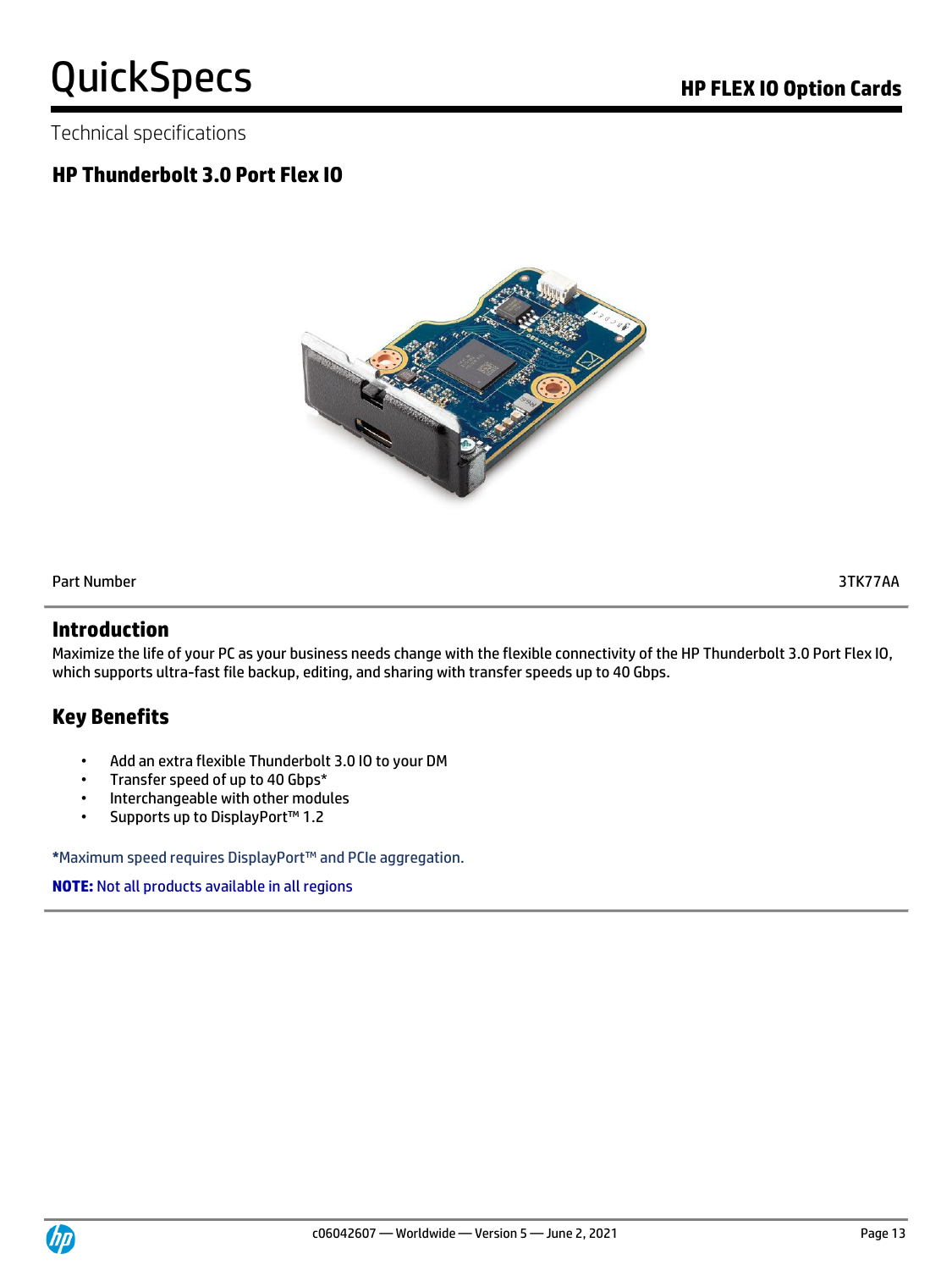#### Technical specifications

# **Technical Specifications**

**Product weight** .02 lb (13 gr) **Package weight** 5.47 lb (2.48 kg) **Compatible operating systems** Windows 10, Windows 8

**Product dimensions (H x W x D)**  $1.55 \times 2.4 \times 0.75$  in (3.94 x 6.12 x 1.92 cm) **Package dimensions** 19.48 x 12.79 x 11.53 in (49.5 x 32.5 x 29.3 cm) **System requirements, minimum** CPU: Intel® i3 or higher or higher; RAM: 4 GB or higher; HDD: 128 GB or more of available space; Interface: 70 pin board to board connector (USB2.0, DP 1.3 & PCIE)

### **Compatibility**

HP EliteDesk 800 G4 DM (35W and 65W) and HP EliteDesk 800 G5 DM (35W and 65W) • Only one FLEX IO module can be used at a time

#### **What Is In The Box**

HP Thunderbolt 3.0 Port Flex IO card

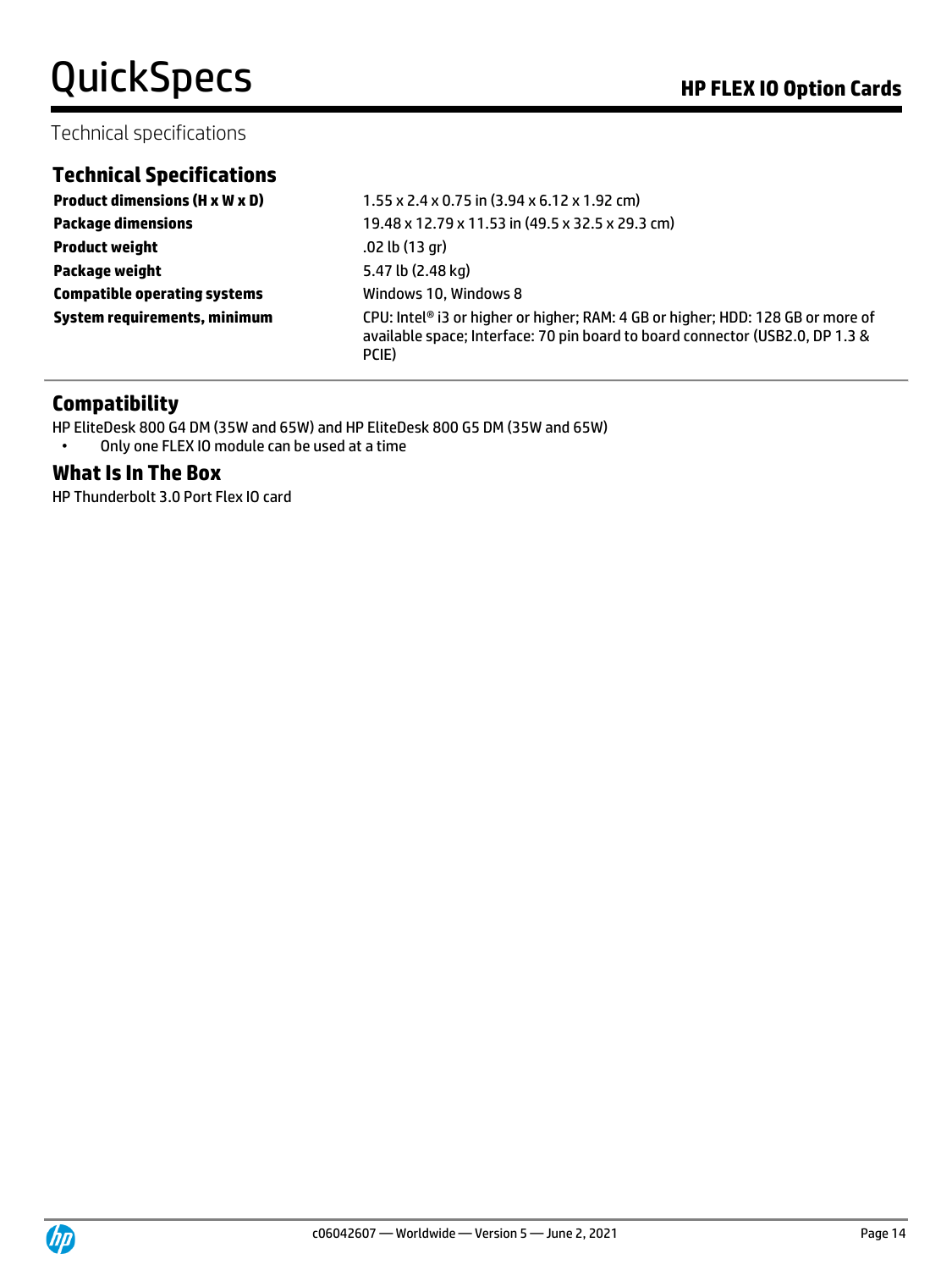Technical specifications

# **HP Fiber NIC Port Flex IO**



Part Number 3TK73AA

### **Introduction**

Maximize PC life as your business needs change with the HP Fiber NIC Port Flex IO that offers superb transfer rates, reliability, and security versus standard Ethernet connections.

# **Key Benefits**

- Add an extra flexible Fiber NIC IO to your DM
- Enable more secure connection compared to standard ethernet
- Interchangeable with other modules
- Supports Windows Device Guard and Secure Boot

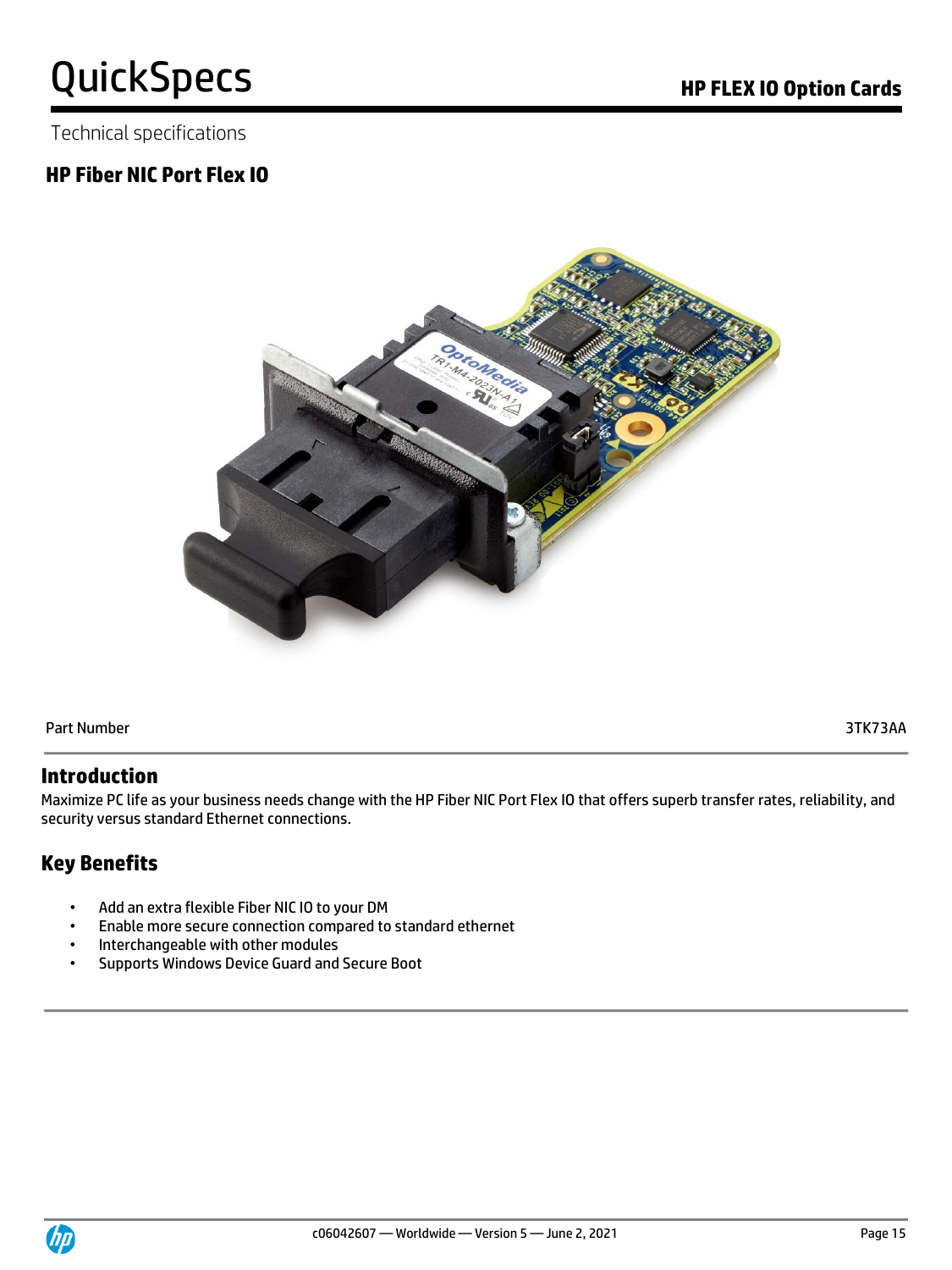### Technical specifications

# **Technical specifications**

| <b>Product dimensions (H x W x D)</b> | $1.57 \times 2.87 \times 0.75$ in $(4 \times 7.29 \times 1.92$ cm)                                                                                    |
|---------------------------------------|-------------------------------------------------------------------------------------------------------------------------------------------------------|
| <b>Package dimensions</b>             | 19.48 x 12.79 x 11.53 in (49.5 x 32.5 x 29.3 cm)                                                                                                      |
| <b>Product weight</b>                 | .05 lb (23 gr)                                                                                                                                        |
| Package weight                        | 5.47 lb (2.48 kg)                                                                                                                                     |
| <b>Compatible operating systems</b>   | Windows 10, Windows 8, Linux.                                                                                                                         |
| System requirements, minimum          | CPU: Intel® i3 or higher or higher; RAM: 4 GB or higher; HDD: 128 GB or more of<br>available space; Interface: 70 pin board to board connector (PCIE) |
| Network boot code                     | <b>PXE and UEFI</b>                                                                                                                                   |
| <b>Network boot link speed</b>        | 100 Mbps                                                                                                                                              |
| Network boot menu                     | Disabled (to be managed in BIOS)                                                                                                                      |
| Wake on LAN                           | Supported                                                                                                                                             |
| <b>Ethernet features</b>              | VLAN support required in driver to support capture of VLAN Tag information<br>Application to support VLAN for mobile products when available          |
| <b>Connector type</b>                 | <b>SC</b>                                                                                                                                             |

### **Compatibility**

HP EliteDesk 800 G4 DM (35W), HP EliteDesk 800 G4 DM (65W)

• Only one FLEX IO module can be used at a time

# **What Is In The Box**

HP Fiber NIC Port Flex IO card

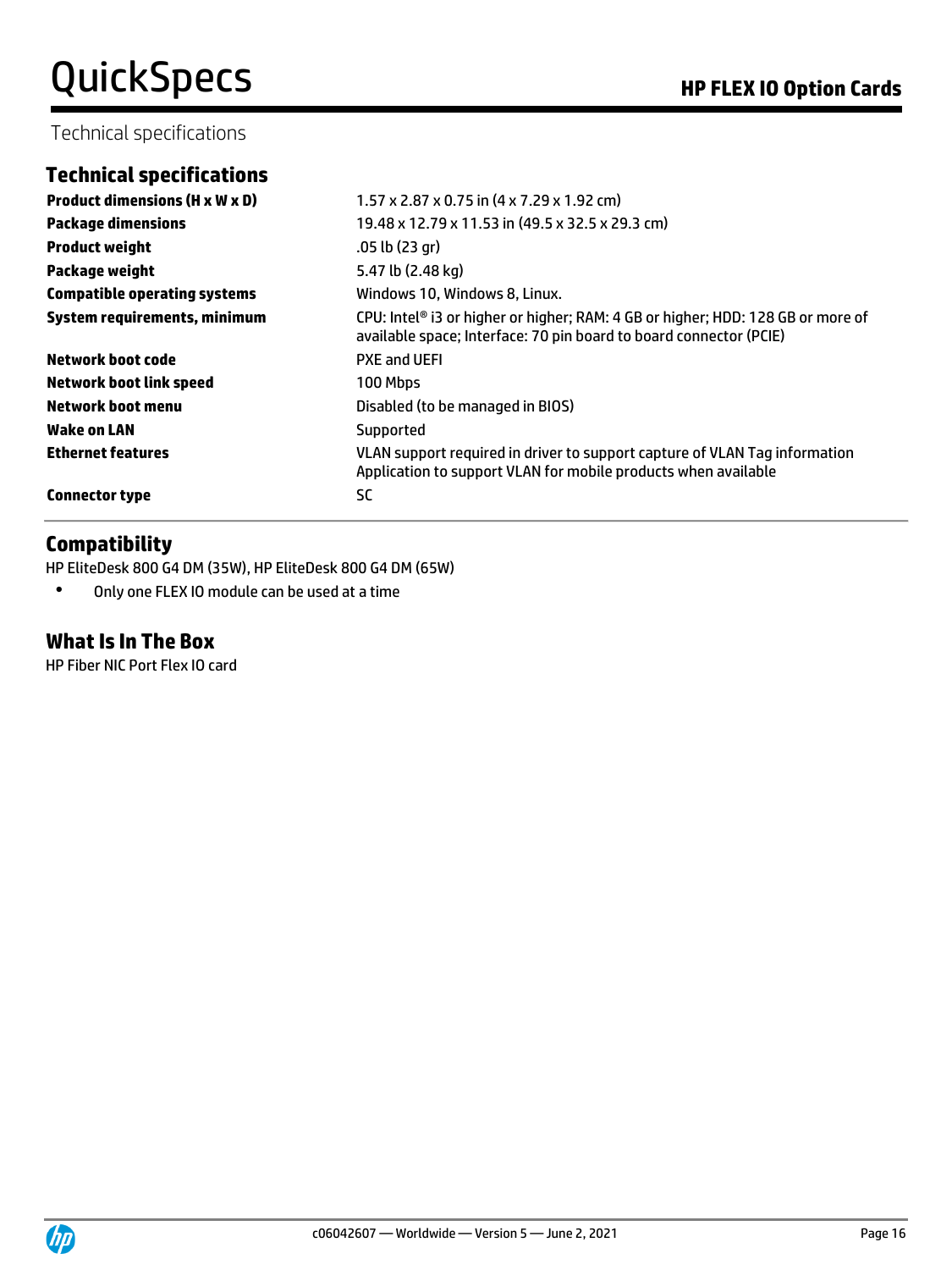Technical specifications

# **HP Internal Serial Port Flex IO**



Part Number 3TK76AA

#### **Introduction**

Maximize the life of your PC as your business needs change with the flexible legacy device connectivity of the HP Internal Serial Port Flex IO.

# **Key Benefits**

- Add an extra flexible Serial Port IO to your DM and tower (400 series only)
- Interchangeable with other modules

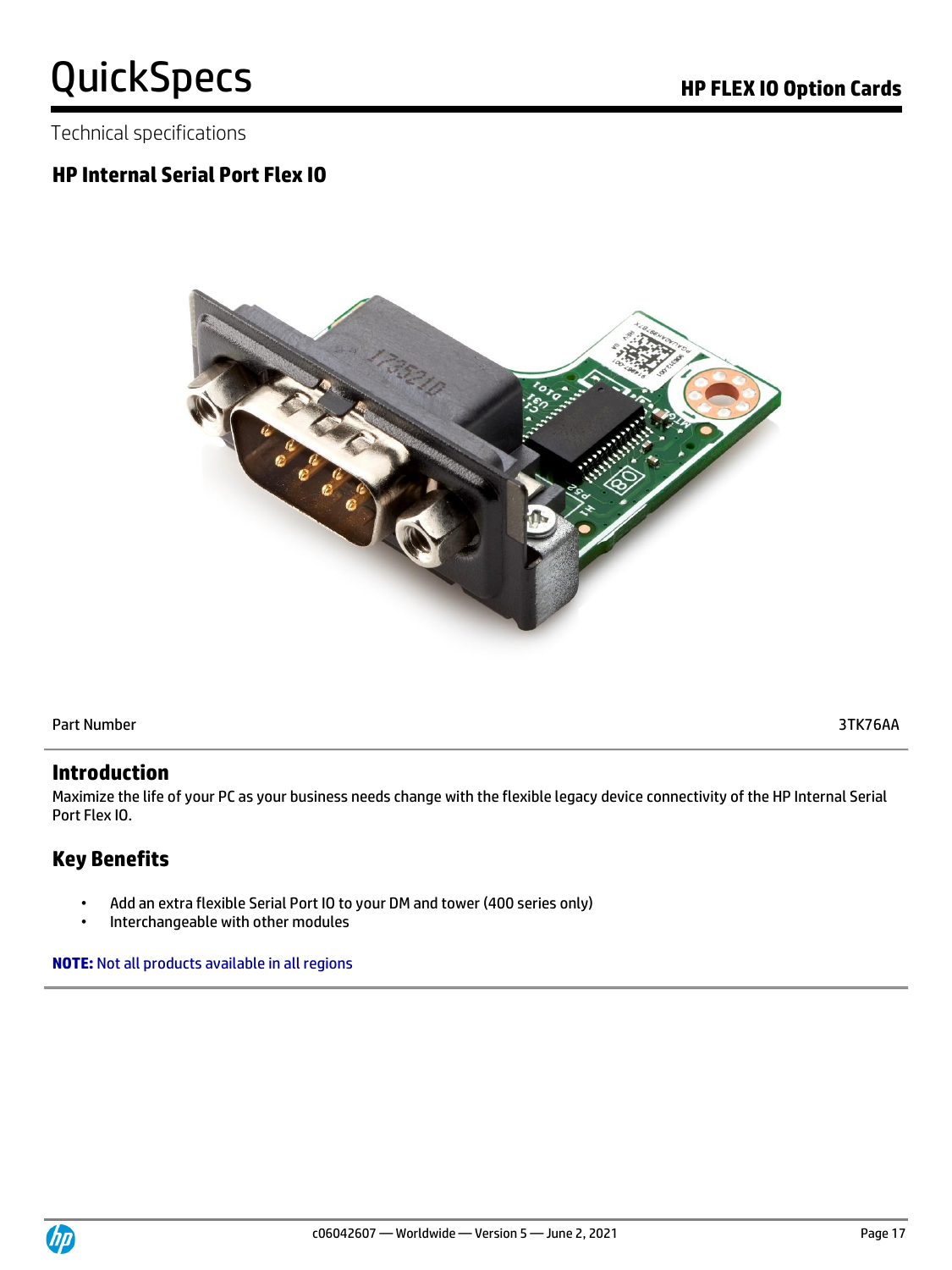# Technical specifications

# **Technical Specifications**

| <b>Product dimensions (H x W x D)</b> | $1.55 \times 1.63 \times 0.68$ in $(3.94 \times 4.12 \times 1.72$ cm) |
|---------------------------------------|-----------------------------------------------------------------------|
| <b>Package dimensions</b>             | 19.29 x 12.2 x 11.41 in (49 x 31 x 29 cm)                             |
| <b>Product weight</b>                 | .35 lb(16 gr)                                                         |
| Package weight                        | 16.31 lb (7.4 kg)                                                     |
| <b>Country of origin</b>              | Made in China                                                         |

### **Compatibility**

HP EliteDesk 705 G4 DM, HP EliteDesk 800 G4 DM, HP ProDesk 600 G4 DM, HP ProDesk 405 G4 DM, HP ProDesk 400 G4 DM, HP ProDesk 480 G5 MT, HP ProDesk 400 G5 MT and HP ProDesk 400 G5 SFF.

• Only one FLEX IO module can be used at a time

### **What Is In The Box**

HP Internal Serial Port Flex IO Card